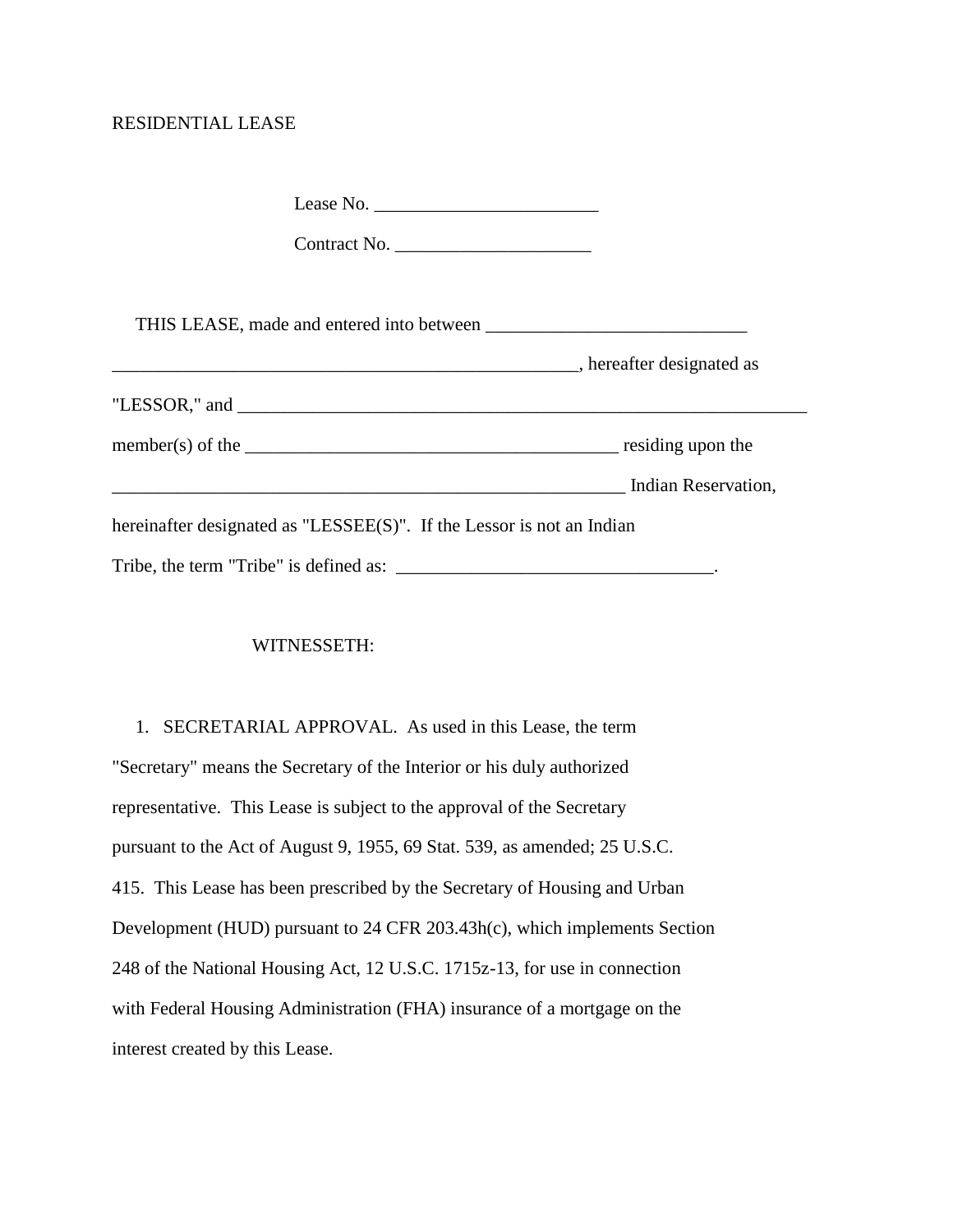2. PREMISES. Lessor, as authorized by law and in accordance with a resolution adopted by the two states of  $\mathbf{r}$  and  $\mathbf{r}$  and  $\mathbf{r}$  and  $\mathbf{r}$  and  $\mathbf{r}$  and  $\mathbf{r}$  and  $\mathbf{r}$  and  $\mathbf{r}$  and  $\mathbf{r}$  and  $\mathbf{r}$  are  $\mathbf{r}$  and  $\mathbf{r}$  and  $\mathbf{r}$  and  $\mathbf{r}$  and on \_\_\_\_\_\_\_\_\_\_\_\_\_\_\_\_\_\_\_\_\_\_\_, hereby leases to the Lessee(s) all that tract or parcel of land situated on the \_\_\_\_\_\_\_\_\_\_\_\_\_\_\_\_\_\_\_\_\_\_\_\_\_\_\_\_\_\_ \_\_\_\_\_\_\_\_\_\_Indian Reservation, County of \_\_\_\_\_\_\_\_\_\_\_\_\_\_\_\_\_\_\_\_\_\_\_\_\_\_\_\_\_\_\_\_\_\_\_ \_\_\_\_\_State of \_\_\_\_\_\_\_\_\_\_\_\_\_\_\_\_\_\_\_\_\_\_\_\_\_\_\_\_\_\_\_\_\_\_\_\_\_\_\_\_\_\_\_, and described as follows:

 3. USE OF PREMISES. The object of this Lease is to enable the Lessee(s) to construct, improve and/or maintain a dwelling and related structures on the leased premises, and otherwise to use said premises as a principal residence.

 4. TERM. Lessee shall have and hold the premises for a term of twenty-five (25) years beginning on the effective date of this Lease. This Lease shall automatically and without notice renew for an additional term of twenty-five (25) years on the same terms and conditions contained herein. This Lease may not be terminated by either or both parties during its initial or renewal term if, and as long as, the Lease and/or any improvements on the premises, or any interest therein, are mortgaged or otherwise pledged as security for any loan in accordance with the provisions hereof, unless consent in writing to such termination is given by the Lender and, when HUD/FHA insurance is in force, by HUD. This Lease shall not be subject to any forfeiture or reversion and shall not be otherwise terminable, if such event would adversely affect any interest in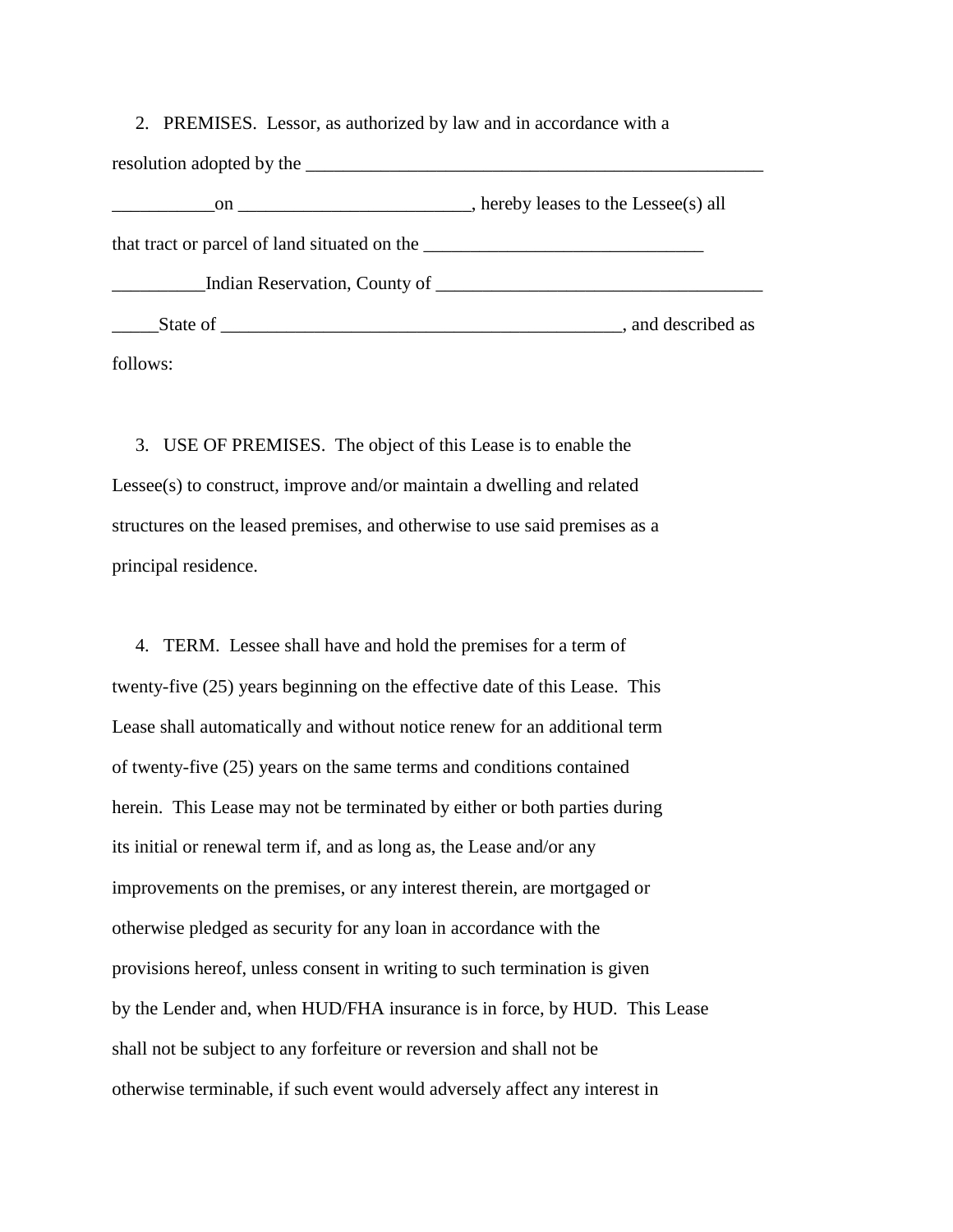the premises, including improvements thereon, acquired in accordance with the provisions hereof by the holder of any mortgage or other lien, or of any purchaser at a foreclosure sale under such mortgage (or lien) or under any conveyance given in lieu of foreclosure, or of any holder subsequent to such purchase. In the event HUD acquires a mortgage on the interest created by this Lease by assignment from a lender, the Lessor shall not terminate the Lease without the written consent of HUD as long as the mortgage is in force.

 5. RENT. The improvement of housing for \_\_\_\_\_\_\_\_\_\_\_\_ families is a public purpose of the Lessor. The consideration for this Lease is (1) the said purpose, (2) the promise hereby given of Lessee(s) to pay the Lessor rent at the rate of One Dollar (\$1.00) for each twenty-five (25) year term, payment to be made each term in advance, (3) the extinguishment, hereby agreed to by Lessee(s), of any and all use rights heretofore held by Lessee(s) in the premises, so that Lessee(s) shall hereafter hold rights only by virtue of this lease, and (4) other good and valuable considerations, the receipt of which is hereby acknowledged by Lessor. It is agreed that there shall be no adjustment of the rent if the Lease is terminated before its term otherwise would expire or in the event that any part of the premises is taken by condemnation for highway or other public purposes.

 6. IMPROVEMENTS. All buildings or other improvements now existing or hereafter constructed on the premises shall be the leasehold property of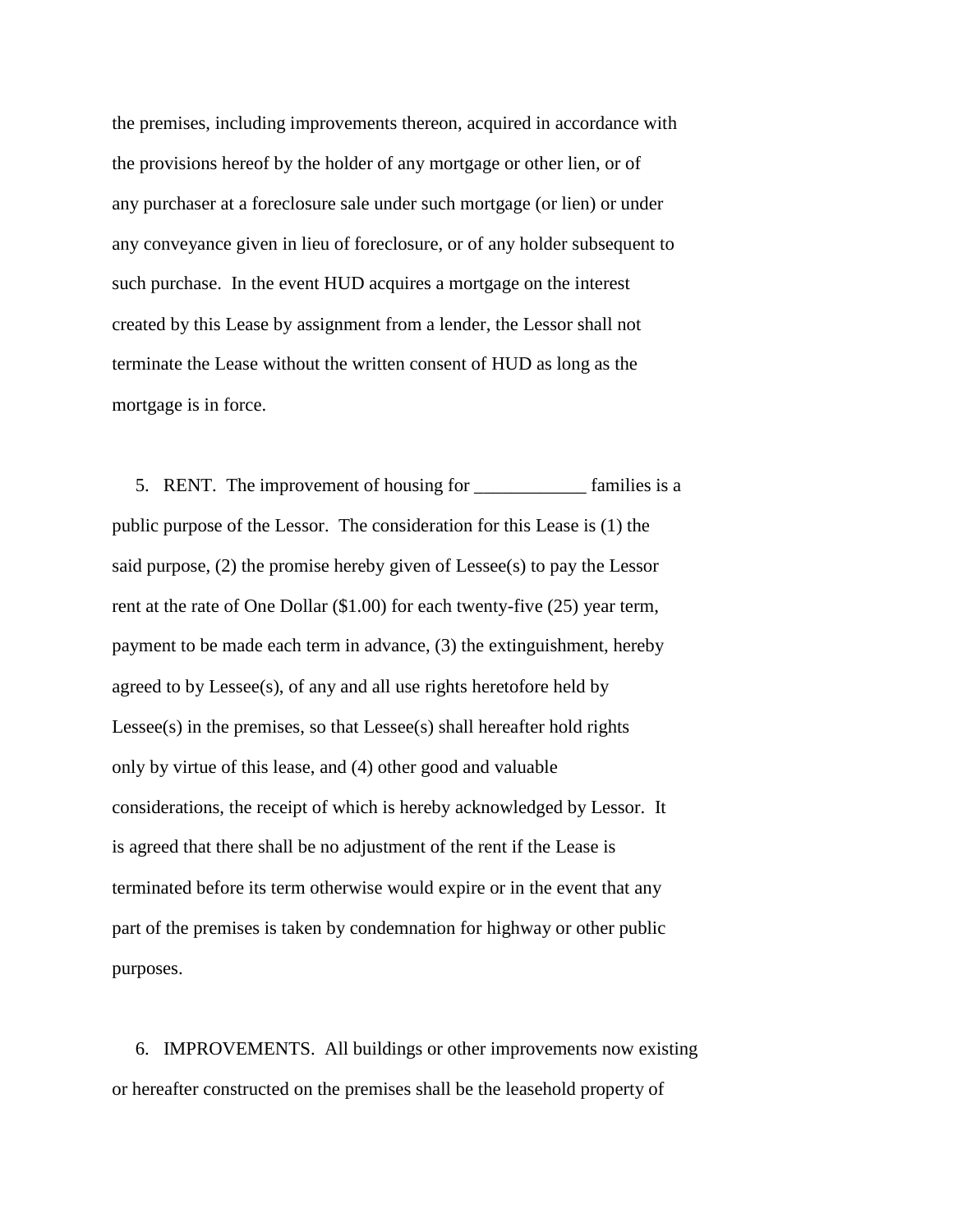the Lessee(s) during the term of this Lease, including any extension or renewal thereof.

 7. USE RIGHT. Upon expiration of this Lease, or upon its termination in accordance with the terms hereof, unless such termination is due to default upon the part of Lessee(s), Lessee(s) or any successors in interest shall be entitled to use rights in the premises if qualified under the laws and customs of the contract the state of the contract of the state of the state of the state of the state of the state of the state of the state of the state of the state of the state of the state of the state of Lessee(s) and any successors in interest shall, upon demand, surrender to Lessor upon expiration or other termination of this Lease complete and peaceable possession of the premises and all improvements thereon, which shall be the property of the  $\_\_\_\_\_\_\_\_\_\_\_\_\_\_\_\_\_\_$ .

 8. FEDERAL SUPERVISION. (a) Nothing contained in this Lease shall operate to delay or prevent a termination of Federal responsibilities with respect to the premises by the issuance of a fee patent, the lifting of restrictions on alienation, or otherwise during the term of the Lease; such termination, however, shall not serve to abrogate the Lease. (b) No member of Congress or any delegate thereto or any Resident Commissioner shall be admitted to any share or part of this Lease or to any benefit that may arise herefrom. (c) The Lessee(s) agree(s) not to use or cause to be used any part of said premises for any unlawful conduct or purpose.

 9. QUIET ENJOYMENT. Lessor agrees to defend the title to the premises and also agrees that Lessee(s) and any successors in interest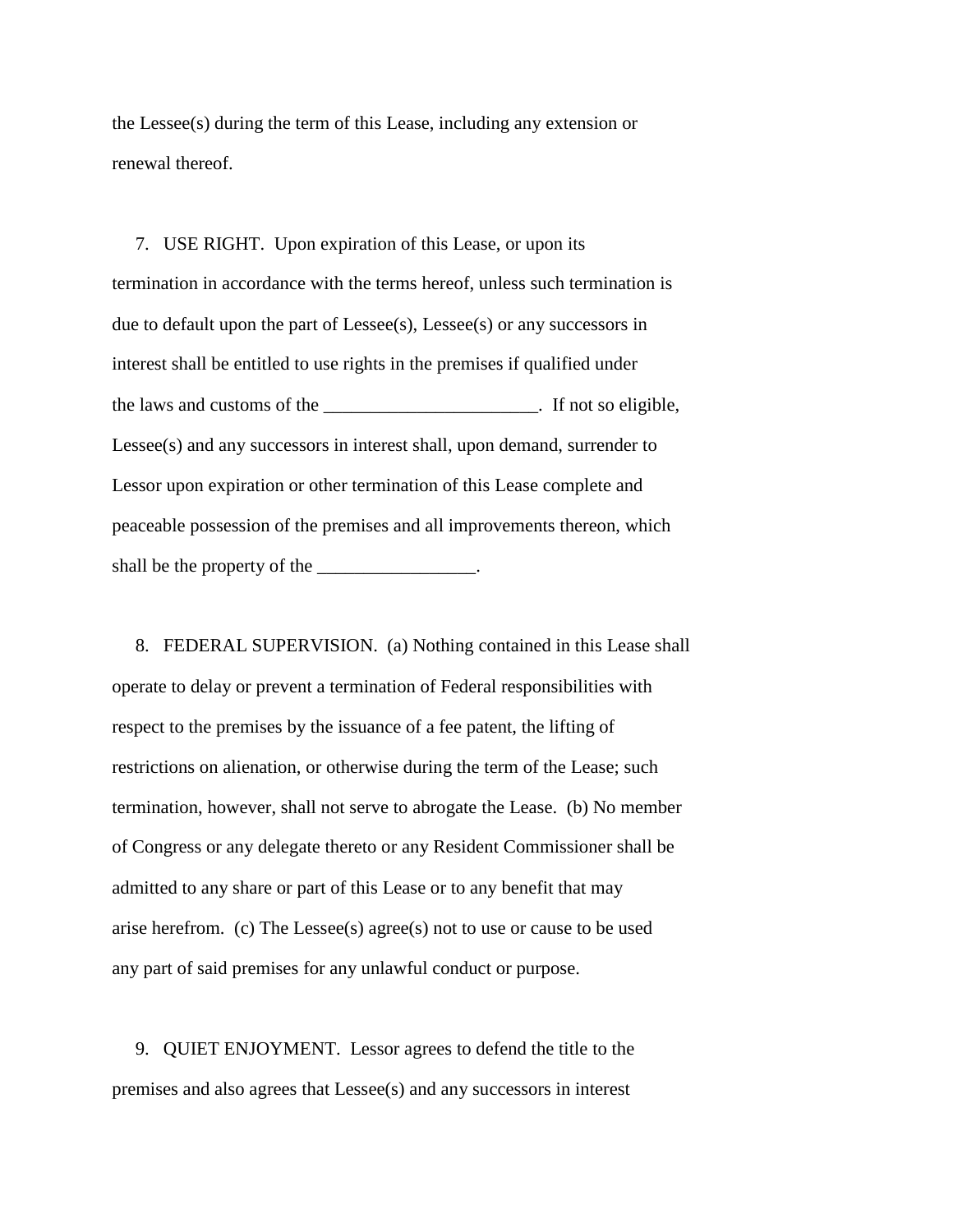shall peaceably and quietly hold, enjoy and occupy the premises for the duration of this Lease without any hindrance, interruption, ejection or molestation by Lessor or by any other persons whomsoever.

 10. ASSIGNMENT. Except as otherwise provided herein, Lessee(s) shall not assign this Lease without the prior written consent of the Lessor and, if this Lease and/or any improvements on the premises are mortgaged or pledged as security for a loan, without the written approval of the lender. Lessee(s) may assign the Lease or deliver possession of the premises, including any improvements thereon, to the lender or its successors in interest if Lessee(s) default(s) in any mortgage or other loan agreement for which the Lease and/or improvements on the premises are pledged as security, and, in such event, the lender or its successors in interest may transfer this Lease or possession of the premises to a successor Lessee. Nothing in this Lease shall prevent the Lessee(s) from executing and recording a mortgage, declaration of trust and/or other security instrument as may be necessary to obtain financing for the construction and/or improvement of a dwelling and related structures, or shall prevent the mortgagee or other lender from foreclosing or instituting other appropriate proceedings under law in the event of default or any mortgage or other loan agreement by the Lessee(s). Except in cases involving loans for home construction or home improvement by a bank or other recognized lending institution, where no such consent or approval of Lessor shall be required, lessee(s) may not execute a mortgage, declaration of trust or other security instrument pledging their interest in this Lease or any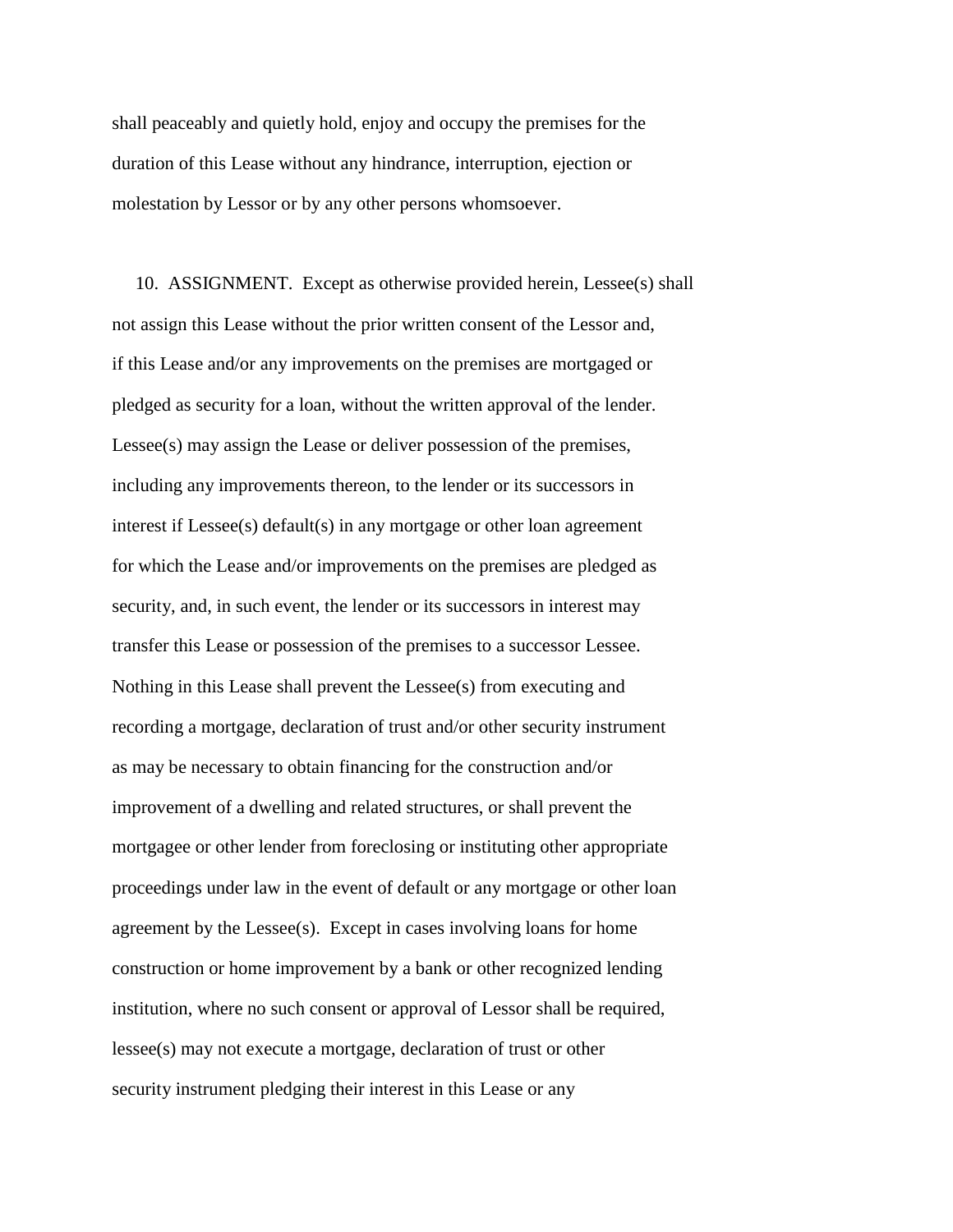improvements on the premises without the prior consent of Lessor and the approval of the Secretary.

 Notwithstanding the provisions contained above, the following additional requirements shall be applicable to a Lease which secures a mortgage insured or held by HUD/FHA:

- (1) Lessee(s) shall not sell or otherwise assign this Lease without the prior written consent of the tribe of which the Lessee(s) is/are member(s), if the Lessor is not such tribe.
- (2) In the event HUD acquires the mortgage secured by this Lease, and subsequently acquires the Lease by foreclosure, or by the assignment of the Lease by Lessee(s) (for which the approval of the tribe is not required), then:
	- (a) HUD will notify the tribe of the availability of the Lease for sale, the sales price and other terms of sale.
	- (b) If a purchaser is found, the Lease will be transferred by HUD to the purchaser, with the written consent and approval of the tribe.
	- (c) If a purchaser cannot be found, HUD shall be entitled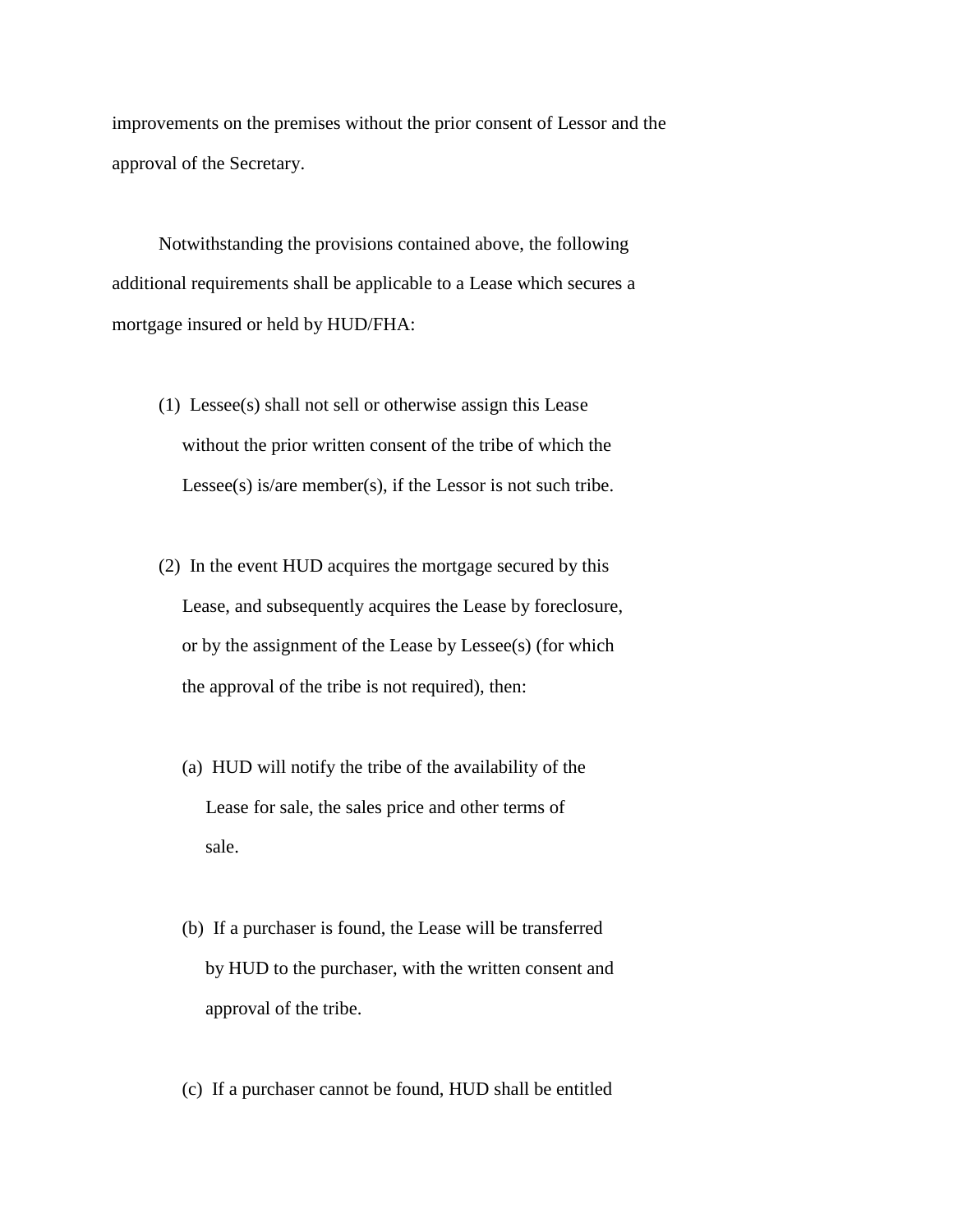to sublease the leased premises to anyone wishing to sublease the same. The term of the initial sublease period and any succeeding periods shall not exceed one year each. A purchaser approved by the tribe must wait where the leased premises are sublet until the expiration of any current sublease before occupying the premises.

 (d) No mortgagee (except HUD as assignee of a mortgage) may obtain title to the interest created by this Lease without the prior written consent of the tribe.

 12. OPTION. In the event of default by the Lessee(s) on any mortgage or other loan agreement for which this Lease or any improvements on the premises are pledged as security, Lessor shall have the right of first refusal to acquire the Lessee's interest in the premises (subject to all valid liens and encumbrances) upon (a) payment of all sums then in arrears, and (b) either payment of the balance of the loan or assumption of the mortgage. Said right of first refusal may be exercised at any time within thirty (30) Days after notice in writing from the lender of the Lessee's default, which notice shall be given before the lender invokes any other remedies provided under the mortgage or by law, and shall be exercised by notice in writing from the Lessor to the Lessee(s) and the lender; provided, however, that the Lessee(s) shall have fifteen (15) Days from the date of the latter notice to cure the default. The estate acquired by the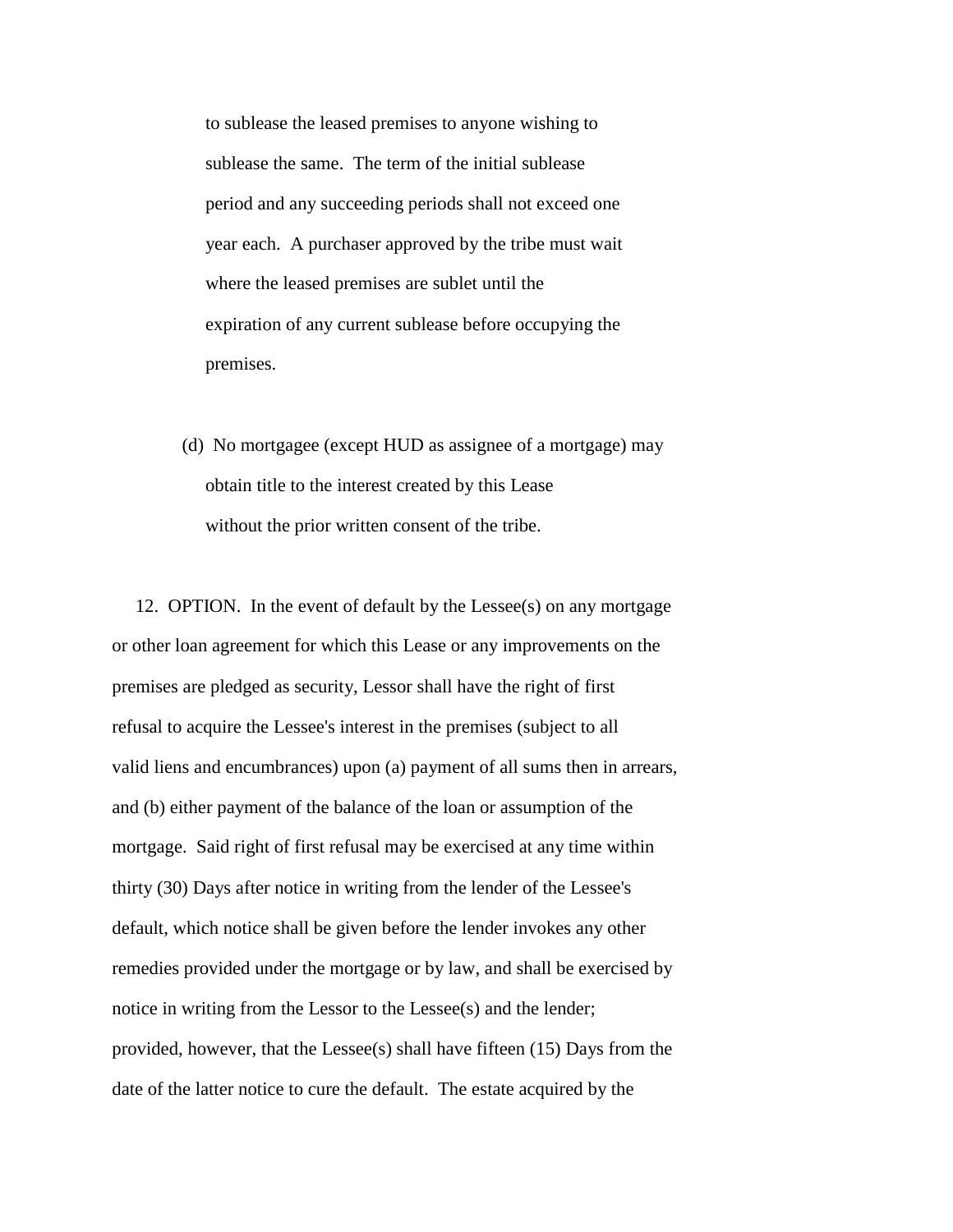Lessor through exercise of said right of first refusal shall not merge with any other estate or title held by the \_\_\_\_\_\_\_\_\_\_\_\_\_\_\_\_\_\_\_\_\_\_\_\_\_\_\_\_\_\_\_\_\_\_ as long as this Lease and/or any improvements on the premises, or any interest therein, are mortgaged or otherwise pledged as security for any loan, and said estate shall remain subordinate to any valid and subsisting mortgage or other security instrument. Provided: Where the Lessee(s) default(s) on a HUD/FHA insured mortgage, this option shall not be exercised by the Lessor unless: (1) HUD has considered the Lessee(s) for assignment forbearance relief and determined Lessee(s) to be ineligible; (2) after Lessee(s) has/have received assignment forbearance relief, HUD determines Lessee(s) to be ineligible for additional assignment relief, or (3) HUD is not required by appropriate regulation (24 CFR 203.664(b)(2)) to grant assignment forbearance relief to the Lessee(s).

 13. EFFECTIVE DATE. This Lease and all its terms and provisions shall be binding upon the heirs, successors, executors, administrators and assigns of the Lessee(s) and any successor in interest to the Lessor, and shall take effect on the \_\_\_\_\_\_\_\_\_\_\_\_\_\_\_\_\_\_\_\_\_ day of \_\_\_\_\_\_\_\_\_\_\_\_\_\_\_\_\_\_\_\_,  $19$  ...

 14. OBLIGATIONS TO THE UNITED STATES. It is understood and agreed that while the leased premises are in trust or restricted status, all of the Lessee's obligations under this lease, and the obligation of his sureties, are to the United States as well as to the owner of the land.